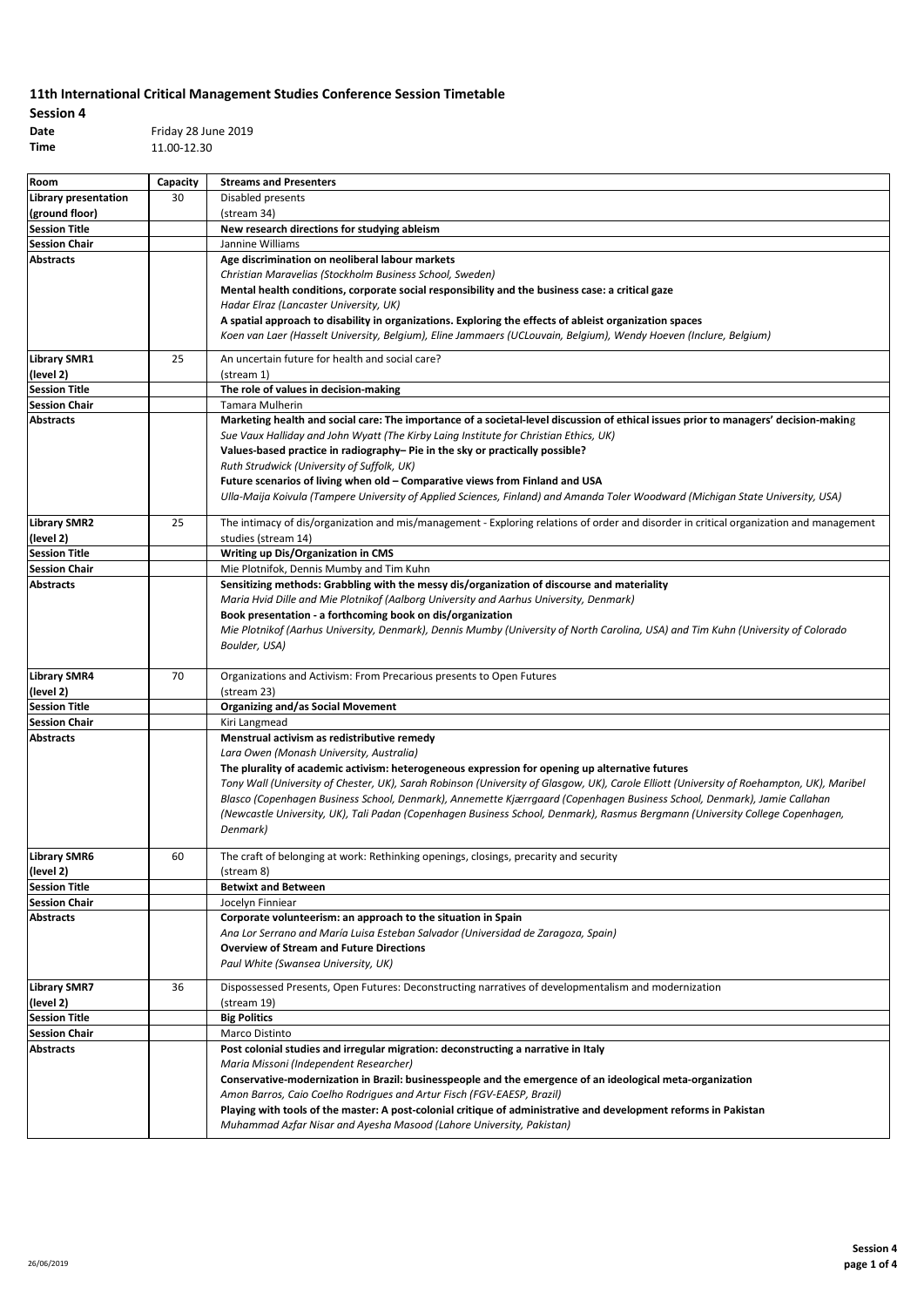| <b>Session 4</b> |                     |
|------------------|---------------------|
| Date             | Friday 28 June 2019 |
| Time.            | 11.00.12.00         |

**Time** 11.00-12.30

| Room                                     | Capacity | <b>Streams and Presenters</b>                                                                                                                       |
|------------------------------------------|----------|-----------------------------------------------------------------------------------------------------------------------------------------------------|
| <b>CMR 01</b>                            | 50       | Undermining the Fortresses of Socioeconomic Disparities Through Critical Accounting and Management Research                                         |
| (ground floor)                           |          | (stream 33)                                                                                                                                         |
| <b>Session Title</b>                     |          | <b>Societal concerns</b>                                                                                                                            |
| <b>Session Chair</b>                     |          | Yves Gendron                                                                                                                                        |
| <b>Abstracts</b>                         |          | Contested valuations of life itself. Accounting for death, resuscitation, and the end of life                                                       |
|                                          |          | Marie-Astrid Le Theule, (CNAM/LIRSA, France), Caroline Lambert (HEC Montréal, Canada) and Jérémy Morales (King's College London, UK)                |
|                                          |          | Social movements and ontological politics: Enacting farmed animals                                                                                  |
|                                          |          | Eija Vinnari and Matias Laine (Tampere University, Finland)                                                                                         |
|                                          |          | Accounting for transformation: The use of cost benefit analysis in the SROI                                                                         |
|                                          |          | Rebecca Warren (Universtiy of Essex, UK), David Carter (University of Canberra, Australia), Jason Glynos (The University of Essex, UK) and          |
|                                          |          | Savvas Voutras (The University of Essex, UK)                                                                                                        |
|                                          |          |                                                                                                                                                     |
| <b>CMR 11</b>                            | 70       | Critical accounting studies                                                                                                                         |
| (level 1)                                |          | (stream 3)                                                                                                                                          |
| <b>Session Title</b>                     |          | <b>Extinction Accounting and Sustainability</b>                                                                                                     |
| <b>Session Chair</b>                     |          | Fernanda Sauerbronn                                                                                                                                 |
| <b>Abstracts</b>                         |          | Odyssey from Sustainability to 'ESG Risk and Value Reporting System'                                                                                |
|                                          |          | Posi Olatubosun and Jill Atkins (The University of Sheffiled, UK)                                                                                   |
|                                          |          | A Reflection upon the Ex-post Performance Evaluation of Public Private Partnerships: Insights drawn from PPPs in Scotland                           |
|                                          |          | Xia Shu, Stewart Smyth and Jim Haslam (The University of Sheffiled, UK)                                                                             |
|                                          |          | Assessing the implementation of the Equator Principles and other sustainability initiatives by banks and financial institutions                     |
|                                          |          | Mohamed Saeudy (University of Bedfordshire, UK), John Brierley and Jill Atkins (The University of Sheffield, UK)                                    |
|                                          |          |                                                                                                                                                     |
| <b>CMR 15</b>                            | 70       | Critical organizational history                                                                                                                     |
| (level 1)                                |          | (stream 9)                                                                                                                                          |
| <b>Session Title</b>                     |          | AMLE SI Paper Development Workshop on 'New Histories of Business Schools' 2                                                                         |
| <b>Session Chair</b>                     |          | round table. No chair                                                                                                                               |
| <b>Abstracts</b>                         |          | <b>Strategic Positioning of Business Schools from Emerging Markets</b>                                                                              |
|                                          |          | Nikolay Filinov and Olga Tishchenko (National Research University Higher School of Economics, Russia)                                               |
|                                          |          | Integrating business school with other colleges through design innovation                                                                           |
|                                          |          | Tatiana R. Stettler and J.R. Campbell (Kent State University, USA)                                                                                  |
|                                          |          | A critical organization history of critical theory                                                                                                  |
|                                          |          | Robert Cluley (Nottingham University, UK)                                                                                                           |
|                                          |          | "Pecunia non olet? The Symbolic Value of the Business School's Economic Capital in the University Field."                                           |
|                                          |          | Katarzyna Zdunczyk and Marco Mongiello (Surrey University, UK)                                                                                      |
| <b>Wilson D Beech</b>                    | 32       | Opening futures: people organized to struggle against oppression                                                                                    |
| (level 1)                                |          | (stream 26)                                                                                                                                         |
| <b>Session Title</b>                     |          | The political space and the organization from below                                                                                                 |
| <b>Session Chair</b><br><b>Abstracts</b> |          | Guilherme Dornelas Camara                                                                                                                           |
|                                          |          | The Workers' Club network in Athens, Greece: Three examples, some thoughts and a working hypothesis                                                 |
|                                          |          | Foteini Georgakopoulou (Architect - Independent Researcher, Greece)                                                                                 |
|                                          |          | Autonomy with(in) the State? Reading the case of the Old Barn a theory of autonomy entangled in capitalism                                          |
|                                          |          | Suzanne Decat (Hasselt University, Belgium), Patrizia Zanoni (Hasselt University, Belgium and Utrecht University, The Netherlands) and Tom          |
|                                          |          | Kuppens (Hasselt University, Belgium)                                                                                                               |
|                                          |          | The people's bourough plan of action: a counter-project of insurgent citizenship                                                                    |
|                                          |          | Clarice M. de Oliveira, Laura Boeck Silva, Camila Bellavier Alberti and Gabriela Rosa Nodari (Universidade Federal do Rio Grande do Sul,<br>Brazil) |
|                                          |          |                                                                                                                                                     |
| <b>Wilson D Hazel</b>                    | 24       | Academic failure': Challenging how academic career success is understood, and imagining alternatives                                                |
| (level 1)                                |          | (stream 32)                                                                                                                                         |
| <b>Session Title</b>                     |          | The audit culture, neoliberalism and its impacts                                                                                                    |
| <b>Session Chair</b>                     |          | Olivier Ratle                                                                                                                                       |
| <b>Abstracts</b>                         |          | The 'Enterprising Academic' and the conflation of research with innovation                                                                          |
|                                          |          | Huw Fearnall-Williams (Nottingham Trent University)                                                                                                 |
|                                          |          | Forever an "Assistant Professor": Accreditation and the Control of Academic Careers                                                                 |
|                                          |          | Kenneth N. Ehrensal (Kutztown University of Pennsylvania, USA)                                                                                      |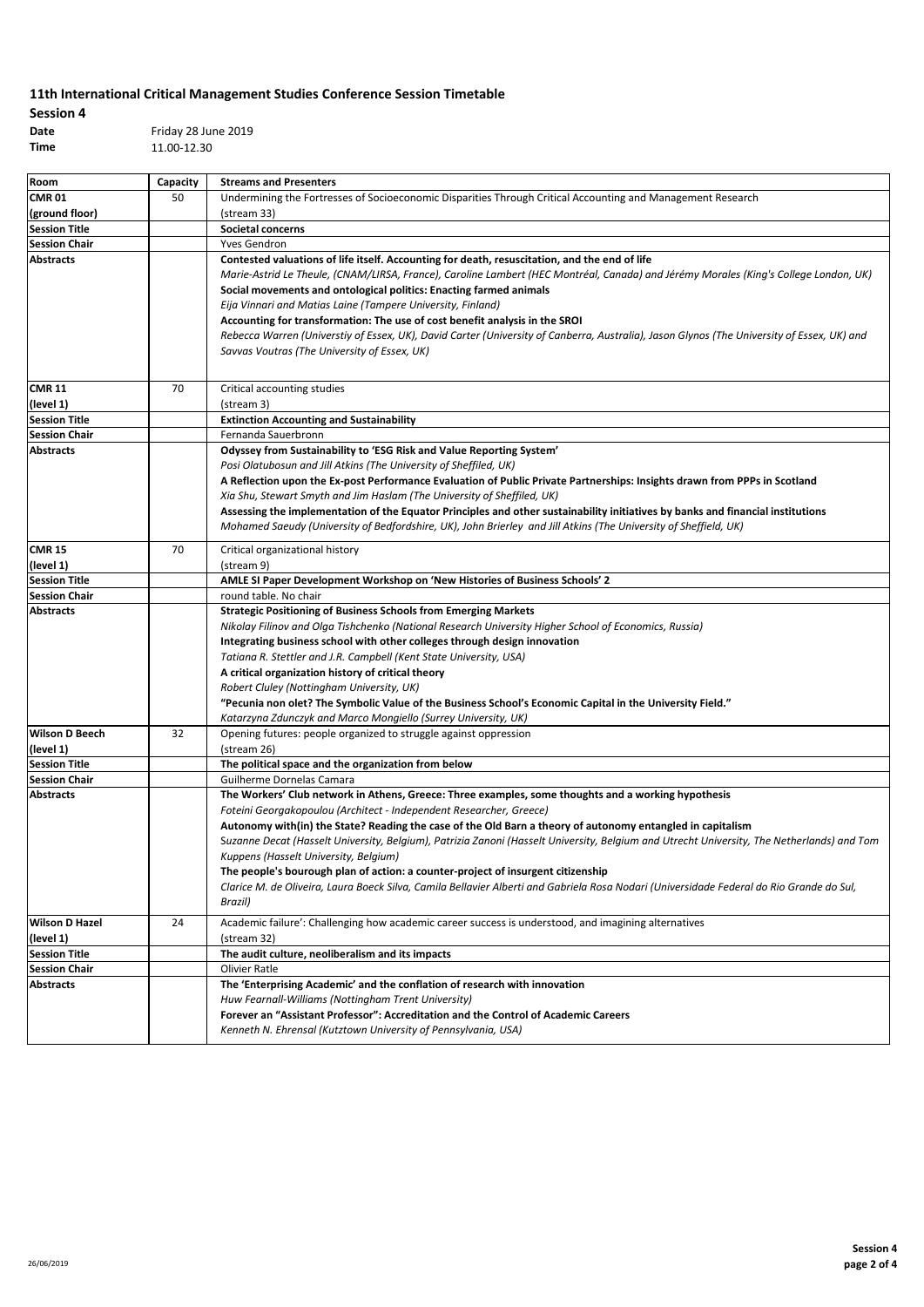| <b>Session 4</b> |                     |
|------------------|---------------------|
| Date             | Friday 28 June 2019 |
| Time             | 11.00-12.30         |

| Room                     | Capacity | <b>Streams and Presenters</b>                                                                                                               |
|--------------------------|----------|---------------------------------------------------------------------------------------------------------------------------------------------|
| <b>Wilson D Holly</b>    | 45       | Critical Entrepreneurship Studies: Destabilizing and Transgressing Mainstream Entrepreneurship                                              |
| (level 1)                |          | (stream 15)                                                                                                                                 |
| <b>Session Title</b>     |          | Entrepreneurship, gender and feminism                                                                                                       |
| <b>Session Chair</b>     |          | Patricia Lewis                                                                                                                              |
| <b>Abstracts</b>         |          | Popular Micro-entrepreneurship: Practicing Entrepreneurship and Popular Culture at Roof Parties in Bahia, Brazil                            |
|                          |          | Eduardo Davel (Universidade Federal da Bahia, Brazil)                                                                                       |
|                          |          | Life Before and After Entrepreneurship: Enterprising Immigrant Women's Narratives on Womanhood, Marriage, Family                            |
|                          |          | Huriye Yeröz (De Montford University, UK and Gothenburg University, Sweden) and Caroline Essers (Radboud University Nijmegen, The           |
|                          |          | Netherlands)                                                                                                                                |
|                          |          |                                                                                                                                             |
| <b>Wilson D Hornbeam</b> | 34       | Problematising the Recolonization of Decolonial Scholar-Activism: Whiteness, Neoliberalization and the Threat of Co-optation within the     |
| (level 1)                |          | New Spirit of Liberal Openness (stream 17)                                                                                                  |
| <b>Session Title</b>     |          | <b>Decolonizing Management Education and Business Schools</b>                                                                               |
| <b>Session Chair</b>     |          | Angela Martínez Dy                                                                                                                          |
| <b>Abstracts</b>         |          | The lack of a decolonial approach among Chilean Management education: preliminary reflections                                               |
|                          |          | Marcela Mandiola (Universidad Alberto Hurtado, Chile)                                                                                       |
|                          |          | Decolonizing the management curriculum: Realistic propositions for change and renewal                                                       |
|                          |          | Nceku Nyathi (De Montford University, UK) and Yaqub Murray (Royal Agricultural University, UK)                                              |
| <b>Wilson D Yew</b>      | 24       | Doctoral Students and Early Career Researchers stream                                                                                       |
| (level 1)                |          | (stream 27)                                                                                                                                 |
| <b>Session Title</b>     |          | <b>Identity Matters</b>                                                                                                                     |
| <b>Session Chair</b>     |          | Caroline Micklewright                                                                                                                       |
| <b>Abstracts</b>         |          | So that's Howe it is: Race, professionalism, and identity in the Nova Scotia Barrister's Society                                            |
|                          |          | Ellen Shaffner (Saint Mary's University, Canada)                                                                                            |
|                          |          | The Disciplinary Nature of Selection Practices: Experiences of Homeschooled Individuals                                                     |
|                          |          | Rachael Barrow (Lancaster University, UK)                                                                                                   |
|                          |          | On the quest for work: Constructing the female job seeker                                                                                   |
|                          |          | Ruth Abrams (Kingston University, UK)                                                                                                       |
|                          |          |                                                                                                                                             |
| <b>Wilson A MR12</b>     | 20       | Inclusions and exclusions in the digital world: meanings, challenges, opportunities                                                         |
| (level 2)                |          | (stream 18)                                                                                                                                 |
| <b>Session Title</b>     |          | <b>Digital Commons and Community</b>                                                                                                        |
| <b>Session Chair</b>     |          | Deborah Brewis and Jenifer Agwunobi                                                                                                         |
| <b>Abstracts</b>         |          | Banning a subreddit: A study of protest and inclusion                                                                                       |
|                          |          | Naveena Prakasam (Swansea University, UK)                                                                                                   |
|                          |          | Turning 'lack of selection of content' into 'inclusion': Organizing resistance to the mainstream music industry using the Creative          |
|                          |          | <b>Commons framework</b>                                                                                                                    |
|                          |          | Milosz Miszczynski (Kozminski University, Poland)                                                                                           |
|                          |          | <b>Open Source as a Commons of Production Resources</b>                                                                                     |
|                          |          | Mehmet Gençer (Izmir University of Economics, Turkey) and Beyza Oba (Instanbul Bilgi University, Turkey)                                    |
| MYB <sub>2</sub>         | 36       | Creaturely Ethics, Poetics and Critical Animal Studies                                                                                      |
| (ground floor)           |          | (stream 16/36)                                                                                                                              |
| <b>Session Title</b>     |          | First and foremost: Considering companion animal wellbeing                                                                                  |
| <b>Session Chair</b>     |          | David Knights                                                                                                                               |
| <b>Abstracts</b>         |          | After care arrangements for nonhuman companion animals in caring organisations                                                              |
|                          |          | Monica Anne Hamilton-Bruce (The Queen Elizabeth Hospital and University of Adelaide, Australia) and Victor J. Krawczyk (University of South |
|                          |          | Australia, Australia)                                                                                                                       |
|                          |          | Tiddles and Ms Jones: A future of species inclusive aged care services facilities                                                           |
|                          |          | Jannette Young and Caroline Adams (University of South Australia, Australia)                                                                |
|                          |          |                                                                                                                                             |